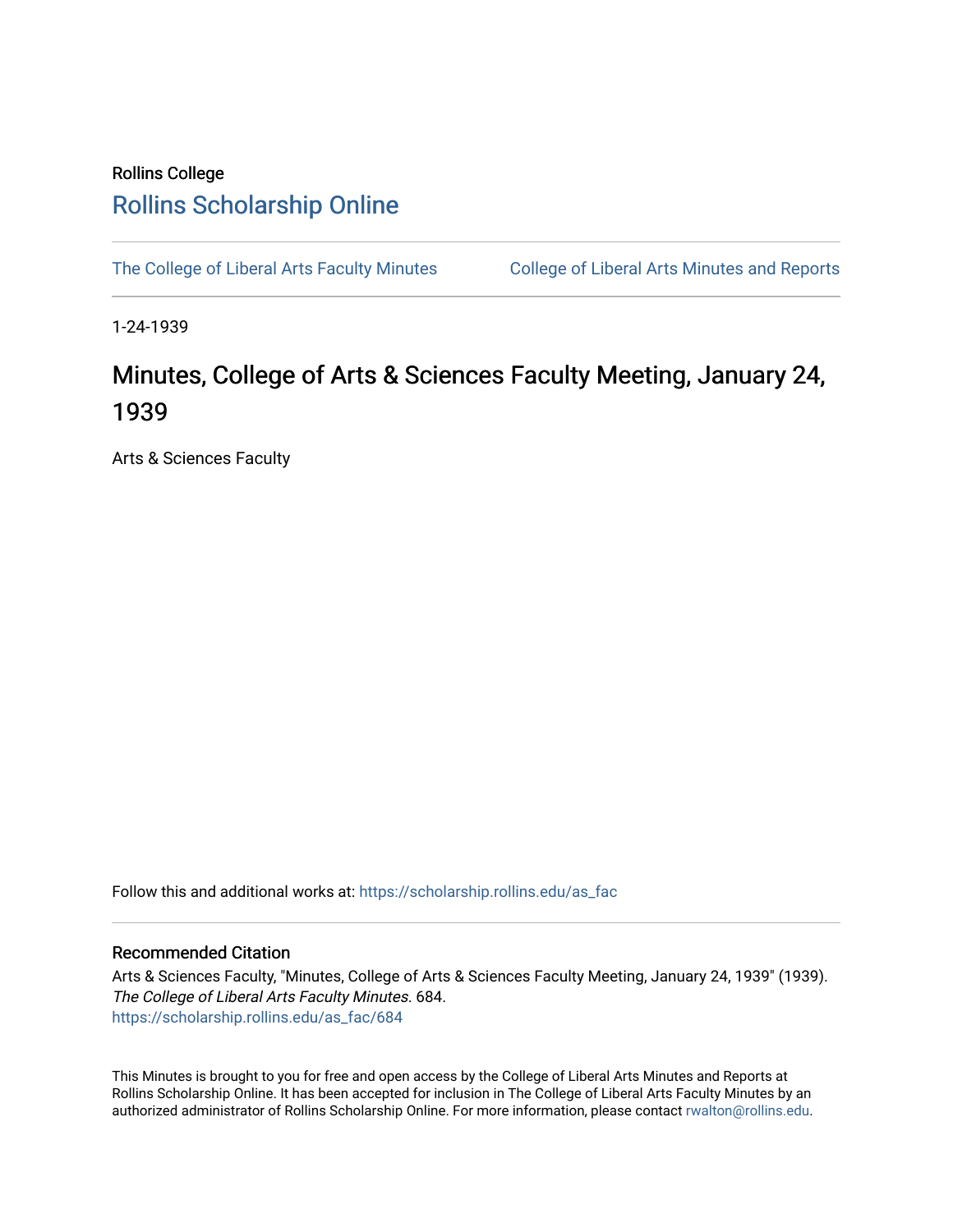The third meeting of the Rollins College Faculty for the year 1938-39 was called to order by President Holt at 4:00 P.M., Tuesday, January 24, in Knowles 523.

The following members were present: President Holt, Dean Anderson, Dr. Adams, Professor Allen, Dr. Armstrong, Mr. Arsenault, Professor H. Bailey, Professor Biddle, Professor A. Bloch, Professor B. Bloch, Mr. Brown, Professor Campbell, Dr. Clarke, Professor Cox, Mrs. Dougherty, Professor Dougherty, Dean Enyart, Dr. Farley, . Dr. Feuerstein, Dr. France, Dr. Grover, Professor Hagopian, Professor Honaas, Dr. P. Hutchings, Dr. W. Hutchings, Dr. Kinsler, Mr. Kvam, Professor Lamb, Dr. Melcher, Mr. Mendell, Professor Moore, Dr. Newman, Miss Ortmayer, Professor Packham, Professor Shor, Dr. Smith, Dr. Stone, Miss Treat, Professor Trowbridge, Dr. Uphof, Dr. Waddington, Mr. Waite, Professor Wattles, Miss Weber, Professor Weinberg, Mr. Yust.

Dean Anderson announced Dr. Wilberforce's lectures and told the faculty that he was available for talks in the various classes.

President Holt introduced Mr. Arsenault to the faculty.

Dr. Melcher announced the program of the Economic Conference.

Miss Treat asked the £aculty to report absences promptly, return the blank for check-up of classes, and exclude from class any student who is not properly registered. Neglect in these matters sometimes works a serious harship to the student.

Dean Anderson spoke of the desirability of reporting the make-up of incompletes promptly.

Dean Anderson and President Holt both spoke of the problem of the withdrawal of students and asked that faculty report at once any cases they may learn of where the student is considering withdrawal.

Dean Anderson announced the change of Founders' Week to one week later than the date published in the catalogue.

President Holt read the following communication from the Social Committee:

> "As a result of the behavior at the last Freshman Dance the Social Committee finds it necessary to call the attention of Faculty members to their responsibility in setting an example to the students. The Committee was unanimous in feeling that Faculty members should not drink on the se occasions.

"Student members of the Committee report that there is considerable criticism among some students of the Faculty or other members of the Staff who do so.

"Also, that the bar be closed a half hour before the dance is over."

**140**